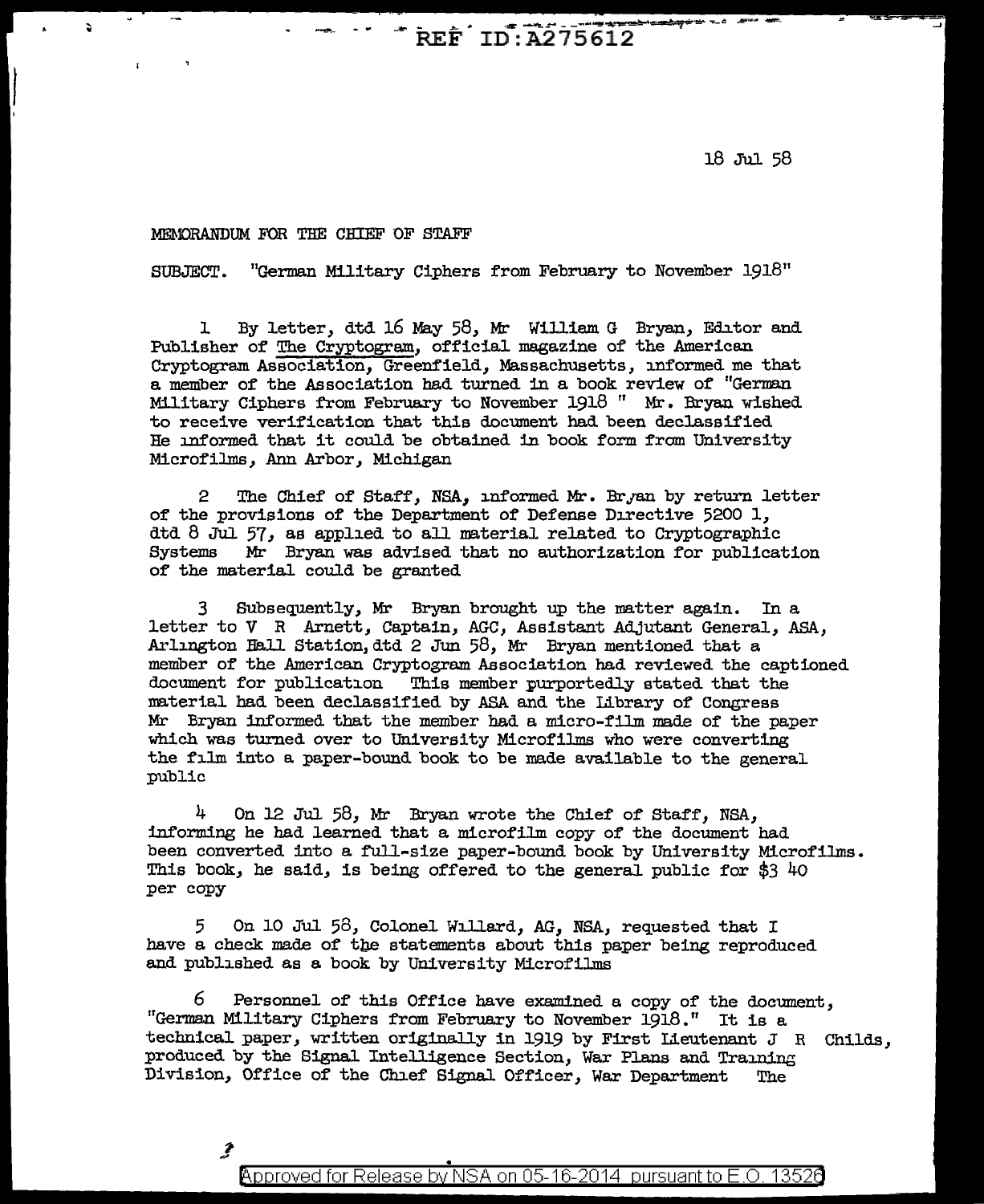## REF ID:A275612

SUBJECT. "German Military Ciphers from February to November  $1918$ " (Cont'd)

document was printed under the classification Confidential by the Government Printing Office, Washington, D. C., in 1935. At that time it contained a foreward written on  $25$  Jun  $34$  by William F Friedman, then Cryptanalyst, Chief of' Signal Intelligence On 1 Apr 46, the document was regraded to Restricted Under provisions of Department of Defense Directive 5200 1, the proper present classification is Confidential The NSA copy of the document contains no indication The NSA copy of the document contains no indication that it has ever been in the public domain

7 Contact with CREF failed to disclose any information on the :publication or proposed publication of this document in book form The Agency does have business dealings with University Microfilms, Inc , 313 N First Street, Ann Arbor, Michigan, in the purchase of microfilms CHEF personnel could find no information to indicate that University Microfilms has published anything but microfilms

 $8$  On 17 Jul 58, Mr Robert Greene of this Office made inquiries is Library of Congress relative to this matter Indianary records at the Library of Congress relative to this matter disclosed that one unclassified copy of the 1935 printing of the document was received on inter-governmental transfer on 3 Nov 55<br>It is listed in the general catalogue of the library Wo information It is listed in the general catalogue of the library Wo inform<br>concerning the declassification could be located The document. concerning the declassification could be located itself, was found to be missing from the shelves and-special search was requested Library personnel informed that anyone willing to pay the cost could have had the document microfilmed in its entirety by the Library of Congress

9 A cursory examination was made of the card catalogue at the Library of Congress Under the topic of Cryptography there are approximately 135 cards There are about 1,000 cards under the There are about  $1,000$  cards under the topic<br>ic codes These cards run the gamut of of ciphers and telegraphic codes ciphers in fiction, history of cryptography, commercial and telegraphic codes, military codes and ciphers and cards on the subject in foreign<br>languages Tt is suggested that the NSA Library obtain conjes of It is suggested that the NSA Library obtain copies of these cards for review by PROD personnel to determine if the Library of Congress has any other publications which should be made unavailable for uncontrolled publication

10 Government Printing Office records located in the Archives by Mr Ronald Kaufman of this Office disclosed that under War Department Requisition No 42626, 216 copies of the document titled, "German Military Ciphers," were printed and delivered on 24 April 35 under<br>the classification Confidential No information revealing subseque No information revealing subsequent printing or declassification was obtained Efforts are continuing to ascertain the distribution, if any, beyond the War Department The Govermnent Printing Office did not retain any copies